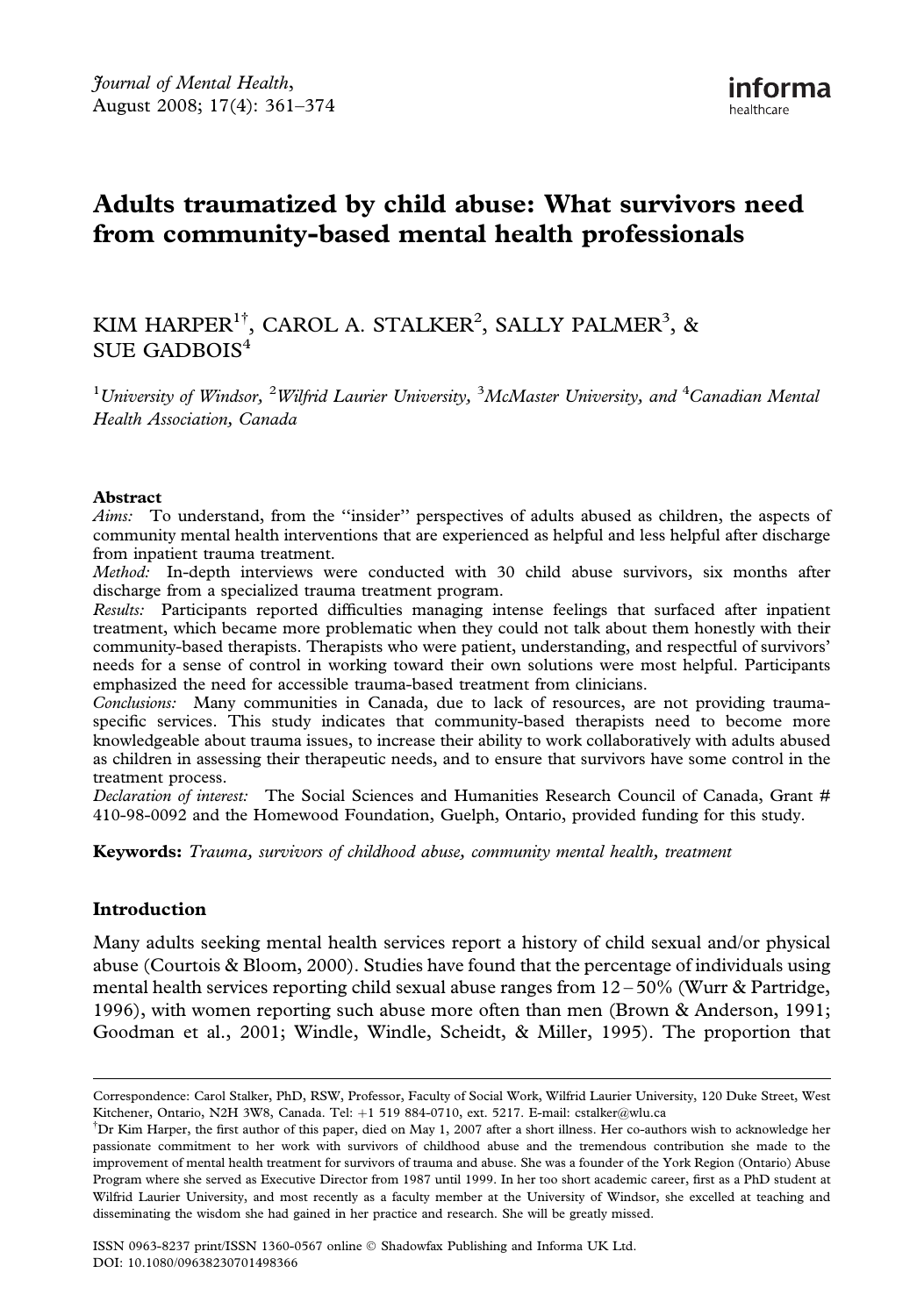reports child physical abuse ranges from 10 – 57% (Brown & Anderson, 1991; Goodman et al., 2001; Mueser et al., 2004; Nilsson, Bengtsson-Tops, & Persson, 2005; Rosenberg, Rosenberg, Wolford, Manganiello, Brunette, & Boynton, 2000; Windle et al., 1995).

Recent research indicates that adults with histories of childhood physical, sexual, and emotional abuse frequently present with symptoms of post-traumatic stress disorder (PTSD) and other psychiatric disorders that require specialized treatment. Borger, Cox, and Asmundson (2005) found that almost 76% of adults reporting child physical abuse and neglect had at least one psychiatric disorder in their lifetime and nearly 50% had three or more psychiatric disorders. Furthermore, studies of childhood trauma survivors have noted that problems in emotion regulation and interpersonal functioning are as common as PTSD symptoms, supporting the contention that the diagnosis of PTSD as defined in the DSM-IV does not capture the full extent of mental health problems commonly found in adults with histories of child abuse (van der Kolk, Roth, Pelcovitz, Sunday & Spinazzola, 2005). A study that examined the relationship between child abuse, lifetime diagnosis of PTSD, and complex PTSD (or DESNOS, disorder of extreme stress not otherwise specified) found that 72% of those who were diagnosed with PTSD also met the criteria for lifetime complex PTSD (Roth, Newman, Pelcovitz, van der Kolk, & Mandel, 1997).

It seems clear, then, that many of the clients seen by mental health professionals have histories of child abuse and neglect, and that they frequently present with a range of symptoms and behaviours associated with the traumatic effects of such maltreatment. It appears, however, that many of these individuals have difficulty seeking and receiving effective treatment. Palmer, Brown, Rae-Grant, and Loughlin (2001) reported that when adult child sexual abuse survivors in Ontario, Canada attempted to obtain treatment, many reported long wait periods, available therapy was not affordable, and helping professionals did not have specialized abuse training; furthermore, many felt ''judged'' by the therapist, or said that treatment duration was insufficient in length. Similarly, in a study of psychiatric outpatients, Switzer, Dew, Thompson, Goycoolea, Derricott, and Mullins (1999) found that clients with PTSD reported less satisfaction with services than those without PTSD. They proposed that dissatisfaction with the services may have been related to the failure by mental health professionals to recognize and treat the PTSD. In addition, previous unsatisfactory experiences with helping professionals can cause survivors to be suspicious of health care professionals generally (Monahan & Forgash, 2000), thereby negatively affecting future help-seeking behaviour.

Practice guidelines for the treatment of PTSD, based on well-controlled studies, have been developed (Foa, Keane & Friedman, 2000). Without doubt, these guidelines have advanced the ability of many practitioners to provide effective treatment for individuals suffering PTSD; however, the large majority of the studies on which the practice guidelines are based sampled for trauma experienced in adulthood only, and only two studies specifically studied adult survivors exposed to trauma in childhood (Spinazzola, Blaustein & van der Kolk, 2005). Moreover, the participants in these studies often excluded participants with comorbid disorders such as substance abuse, bipolar disorders or suicidal ideation (Spinazzola et al., 2005). Although the methodology and reporting of studies published since the development of the PTSD practice guidelines has improved somewhat, more research that uses less restrictive exclusion criteria and naturalistic clinical samples is needed to determine what approaches are effective for individuals with complex adaptations to traumatic childhood abuse (Spinazzola et al., 2005).

We believe that in addition to the findings of randomized clinical trials, effective practice requires that clinicians and researchers also attend to what clients are able to tell us about their experience of what works when they seek mental health treatment. The purpose of our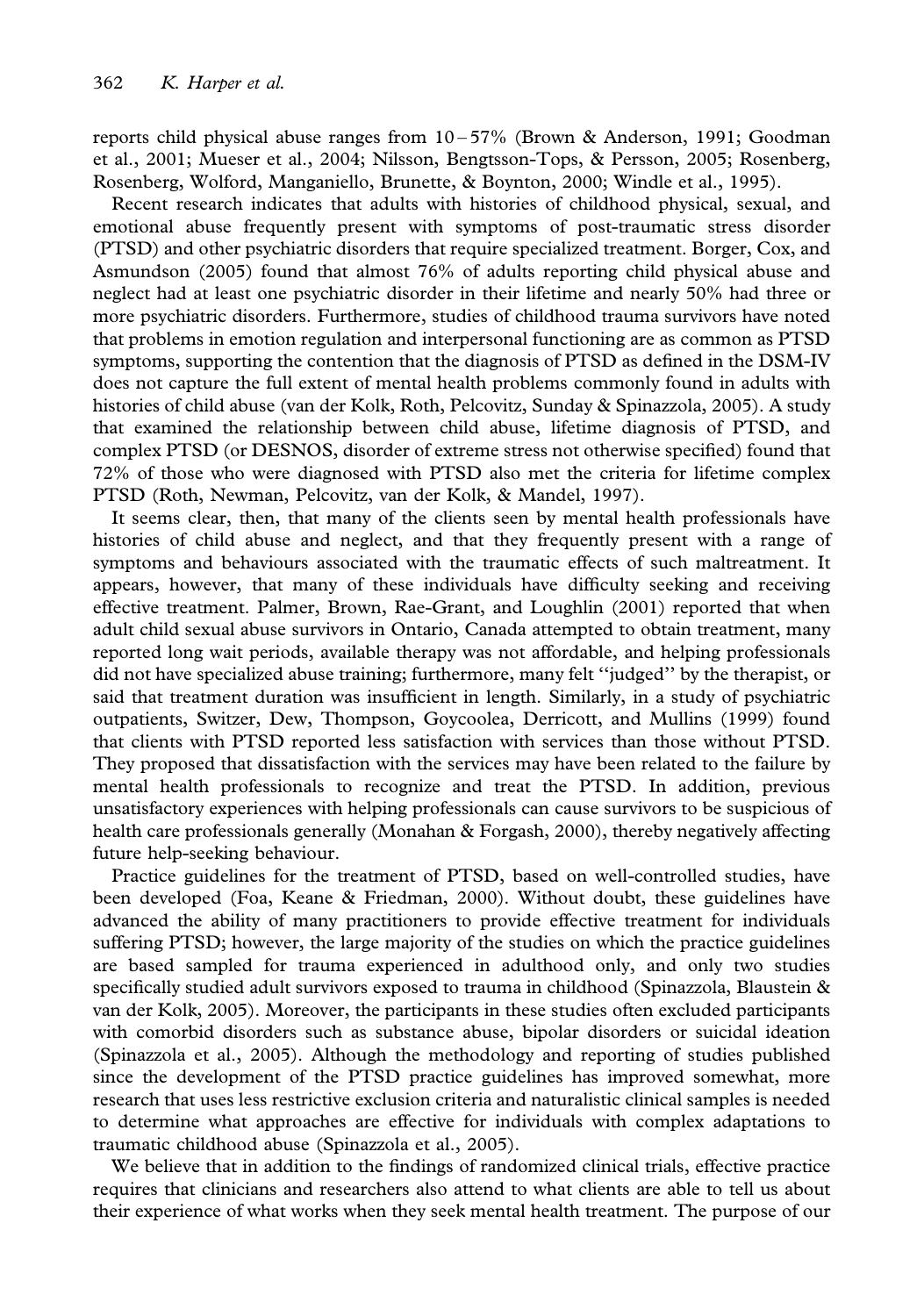study was to understand, from an ''insider's'' perspective, what adults abused as children experienced as helpful and less helpful when they attempted to access treatment services in the community after discharge from a specialized inpatient trauma treatment program. The study also investigated what conditions, from their point of view, supported or interfered with their help-seeking behaviour. The findings presented here were gathered during a larger project that studied outcomes at several points following discharge from an inpatient trauma program at a small hospital in southwestern Ontario (Stalker, Palmer, Wright, & Gebotys, 2005). Clients participated in this program most often because their symptoms and distress were significantly interfering with their daily life functioning, and previous treatment (both inpatient and community-based) had not resolved the difficulties.

#### Inpatient trauma program

The trauma program referred to herein is a six-week inpatient program that serves adult survivors of trauma, most of whom have been physically, sexually, and/or emotionally abused as children. It is located in a semi-private hospital in a small city in southwestern Ontario, Canada. Modelled on an adaptation of Bloom's sanctuary model (Bloom, 1997), the creation of physical and emotional safety within relationships in the therapeutic setting that can be transferred to relationships in the community, is of primary importance. A multidisciplinary team including psychiatry, psychology, nursing, occupational therapy, social work, recreation therapy, creative arts therapies, horticulture therapy, and pastoral care delivers the program, primarily using group modalities.

Because this specialized treatment program is unique in Canada, the participants were referred from across the country, although most resided in Ontario. The funding structure of the hospital in which the trauma program is offered does not provide for formal follow-up treatment services. In an attempt to compensate for this, the program staff provide support for discharge planning and, when possible, assist participants to make connections with professionals in their home communities (Wright & Woo, 2000). They also send a discharge summary including recommendations for follow-up to the professional who referred the survivor to the inpatient program. However, many clients find themselves back in their home communities without a clear plan for follow-up care. The study described here examined the experiences of program participants in the first six months following discharge.

#### Methodology

Thirty participants were selected for this study from the larger study sample of 163 adults with self-reported histories of child abuse. All had completed the six-week inpatient treatment program between September 1998 and February 2000. Detailed methodology for the larger study is reported in an earlier publication (Stalker, Palmer, Wright, & Gebotys, 2005). In summary, participants reported information about demographics; potentially traumatic experiences and abuse history at admission; and completed self-report outcome measures, at five points in time (admission, discharge, and 3, 6, and 12 months post-discharge). The four standardized outcome measures were the Modified PTSD Symptom Scale (Falsetti, Resnick, Resick, & Kilpatrick, 1993), the TSI Belief Scale – Revision L (Pearlman, 1996), the Symptom Checklist (SCL-90) (Derogatis, 1992), and the Rosenberg Self-esteem Scale (Rosenberg, 1965).

The 30 participants for this study were purposefully selected to ensure information-rich data (Patton, 2002). The sample included equal numbers of those who were maintaining treatment gains and those who were not maintaining treatment gains on the outcome measures at three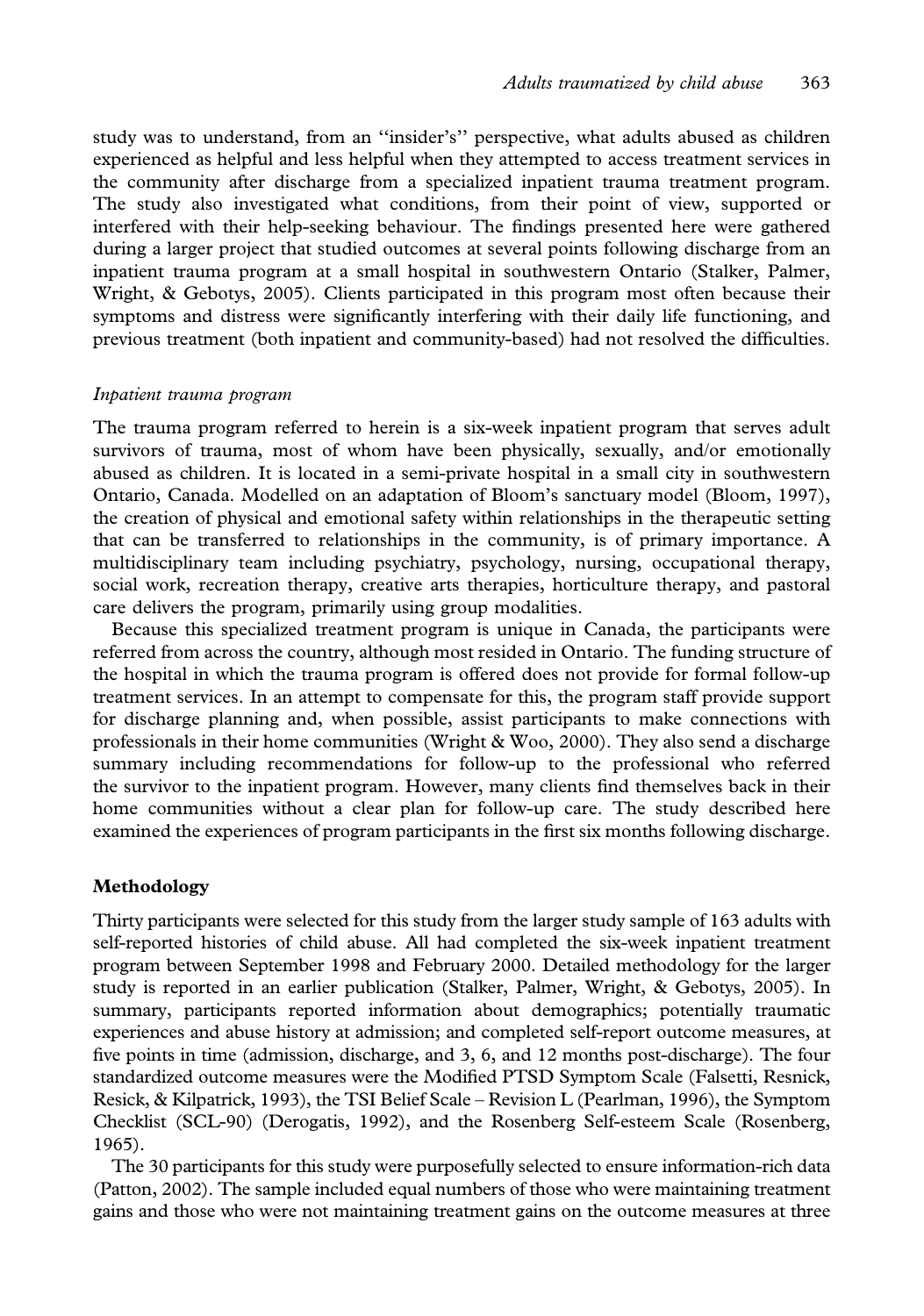months post-discharge, in order to understand the experiences of both groups with respect to wellness. Additional inclusion criteria required that participants lived within two hours driving distance from the hospital; therefore, all lived in southwestern Ontario. Participants who had expressed written consent while in hospital to be interviewed at a later point were contacted by telephone; 95% agreed to be interviewed and gave informed consent. The interviews were conducted at approximately six months post-discharge.

Trained master's level social work students conducted the audiotaped interviews in the trauma survivors' homes. Interviews ranged from 1 to 1  $\frac{1}{2}$  hours in length. As the interviews were transcribed, meetings were held with the interviewers to compare questions and responses to ensure that the focus of the research was maintained and the interviews were in depth. The data design was continuously adapted to expand the knowledge base and to ensure the data of interest was emerging (Guba & Lincoln, 1981; Lincoln & Guba, 1985). To minimize the effects of interviewer bias, the interviewers did not know the participants' status in terms of maintenance of treatment gains as assessed by the outcome measures. Although an informal conversational style of interview was taken, interviewers were given a guide to focus the interview on the areas of interest. Participants were first asked to identify what they had experienced as helpful and not helpful during the inpatient treatment; in the second half of the interview, they were asked to reflect on their experiences of what was helpful and not helpful since discharge from the inpatient program. Elaboration and clarification probes were developed to gain a more in depth understanding (Patton, 1990). The questions were open-ended and followed the lead of the participant. Participants were asked at the end of the interview to comment on how they experienced the interview, and they were given a list of community mental health resources that they could contact should they need emotional support. Interviewers also recorded their own thoughts and reactions that arose during the interview and this information was used during data analysis (Lincoln & Guba, 1985). A transcript of the interview was sent to all participants who agreed to receive it; the participants were invited to inform the researchers if they wished to add any comments or correct any errors.

The four authors completed the data analysis based on the interview transcripts. Questions that arose from the data analysis were used to inform and modify the ensuing interview process. The research followed an ethnographic approach (Fetterman, 1989) and the four authors worked together to develop codes. Each transcript was initially read, in its entirety, for meaning and understanding of how each participant was interpreting events (Strauss & Corbin, 1998). Memos were made of the initial meanings and the four authors met to develop categories. Two of the authors then independently reviewed three transcripts of the same participants, coded them, and met to review each transcript in detail until there was agreement on categories and themes. This process was completed once more during the data analysis process. Otherwise, the transcripts were coded separately. As new common and unusual dimensions and themes were identified using constant comparative analysis (Strauss  $\&$  Corbin, 1998), the four authors met to ensure that the themes were emerging from the data in a meaningful way. Disagreements regarding how we understood the data were discussed until agreement was reached.

## Findings

Participants ranged in age from  $20 - 54$  years (mean  $= 40.8$ ). Twenty-five (83%) of the 30 participants were female. They were well educated in that 83% had completed at least some university or college. Gross median personal income level, not including partners' incomes, was between \$30,000 and \$39,000 Canadian.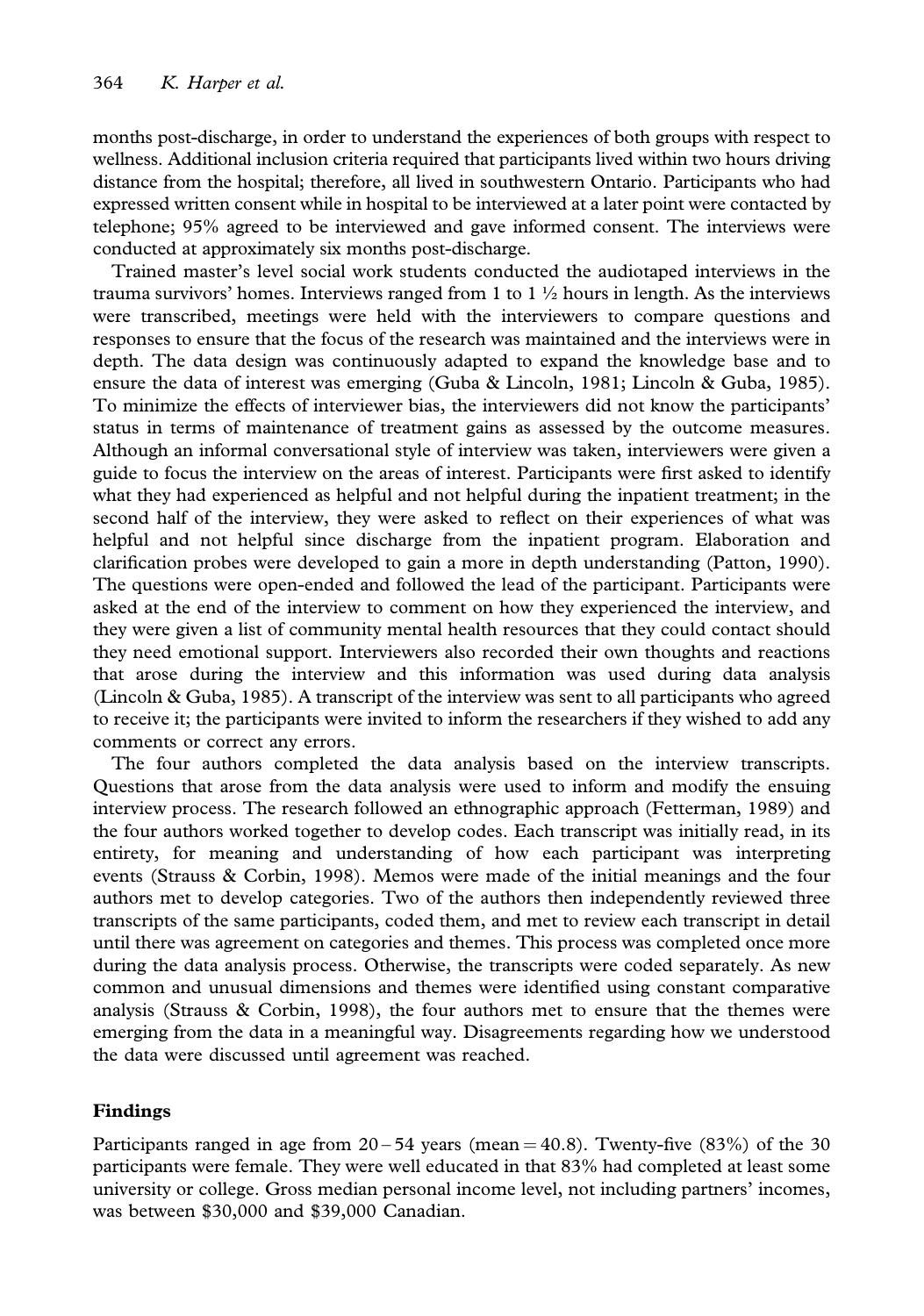| Variable*                                                                                                                                 | Category                                                                                                              |                                                                                                                                                        |
|-------------------------------------------------------------------------------------------------------------------------------------------|-----------------------------------------------------------------------------------------------------------------------|--------------------------------------------------------------------------------------------------------------------------------------------------------|
| Abused as a child $(n=30)$                                                                                                                | Physically, sexually, and emotionally<br>Physically and emotionally<br>Sexually and emotionally<br>Solely emotionally | 67%<br>17%<br>13%<br>3%                                                                                                                                |
| Mean age when abuse began $(n=20)$                                                                                                        | Physically<br>Sexually<br>Emotionally                                                                                 | 4.7 years $(SD = 3.6)$<br>6.3 years $(SD = 4.0)$<br>4.6 years $(SD = 3.4)$                                                                             |
| Mean number of traumatic events<br>which resulted in fear of being<br>killed or seriously injured,<br>or being seriously injured $(n=29)$ |                                                                                                                       | 4.7 $(SD = 2.6)$                                                                                                                                       |
| History of substance abuse $(n=29)$                                                                                                       | Drugs<br>Alcohol                                                                                                      | 52%<br>52%                                                                                                                                             |
| Number of Axis II diagnoses $(n=16)$                                                                                                      | None<br>One<br>Two                                                                                                    | 38%<br>56%<br>6%                                                                                                                                       |
| Mean total score on Modified<br>PTSD Symptom Scale                                                                                        | Admission $(n=29)$                                                                                                    | 70.83 (SD = 20.7; range $17-99$ )                                                                                                                      |
|                                                                                                                                           | Discharge $(n=30)$<br>3 months $(n=27)$<br>6 months $(n=25)$<br>12 months $(n=22)$                                    | 58.7 (SD = 19.45; range $18-100$ )<br>64.74 (SD = 24.05; range $26 - 104$ )<br>61.0 (SD = 24.31; range $13-94$ )<br>62.73 (SD = 18.61; range $13-90$ ) |
| Mean number of previous<br>hospitalizations $(n=28)$                                                                                      |                                                                                                                       | 2.2 $(SD = 1.79)$                                                                                                                                      |

Table I. Characteristics of the abuse and psychiatric and substance abuse histories.

\*Information was missing for some categories; Axis II diagnoses were not completed for all participants.

Table I displays the characteristics of the abuse and the psychiatric and substance abuse histories reported by participants. All participants reported sexual, physical, and/or emotional childhood abuse. The age of onset ranged from 6 months to 14 years for each type of abuse; however, the mean age of onset for sexual abuse was greater (6.7 years) than that of physical abuse (4.7 years) and emotional abuse (4.6 years). Participants reported between 1 and 10 incidents of trauma where they feared being seriously injured or dying, or where they were actually seriously injured (mean number  $=$  4.7 incidents). The majority of participants reported a history of problems with drug or alcohol abuse. Limited psychiatric personnel prevented every participant from being assessed as to whether they met criteria for personality disorders according to DSM-IV. However, 16 of the 30 participants were assessed by a psychiatrist at the hospital using the Structured Clinical Interview for Diagnosis on DSM-IV, Axis II (SCID II) (First, Gibbon, Spitzer, Williams, & Benjamin, 1997) and 62% (10 participants) were diagnosed with one or more Axis II disorders. The mean PTSD total score as assessed by the Modified PTSD Symptom Scale (Falsetti et al., 1993) at six months post-discharge (approximate time of completion of qualitative interviews) was  $61$ ; scores ranged from  $13 - 90$ . The cut-off score indicating that an individual would be highly likely to meet criteria for PTSD according to DSM-IV is 71 (Falsetti, 1997). Accordingly, at six months post-discharge, 44% of participants in this sample would likely have met PTSD criteria. The mean number of previous hospitalizations for the 28 participants reporting this data was 2.2, with 75% having been previously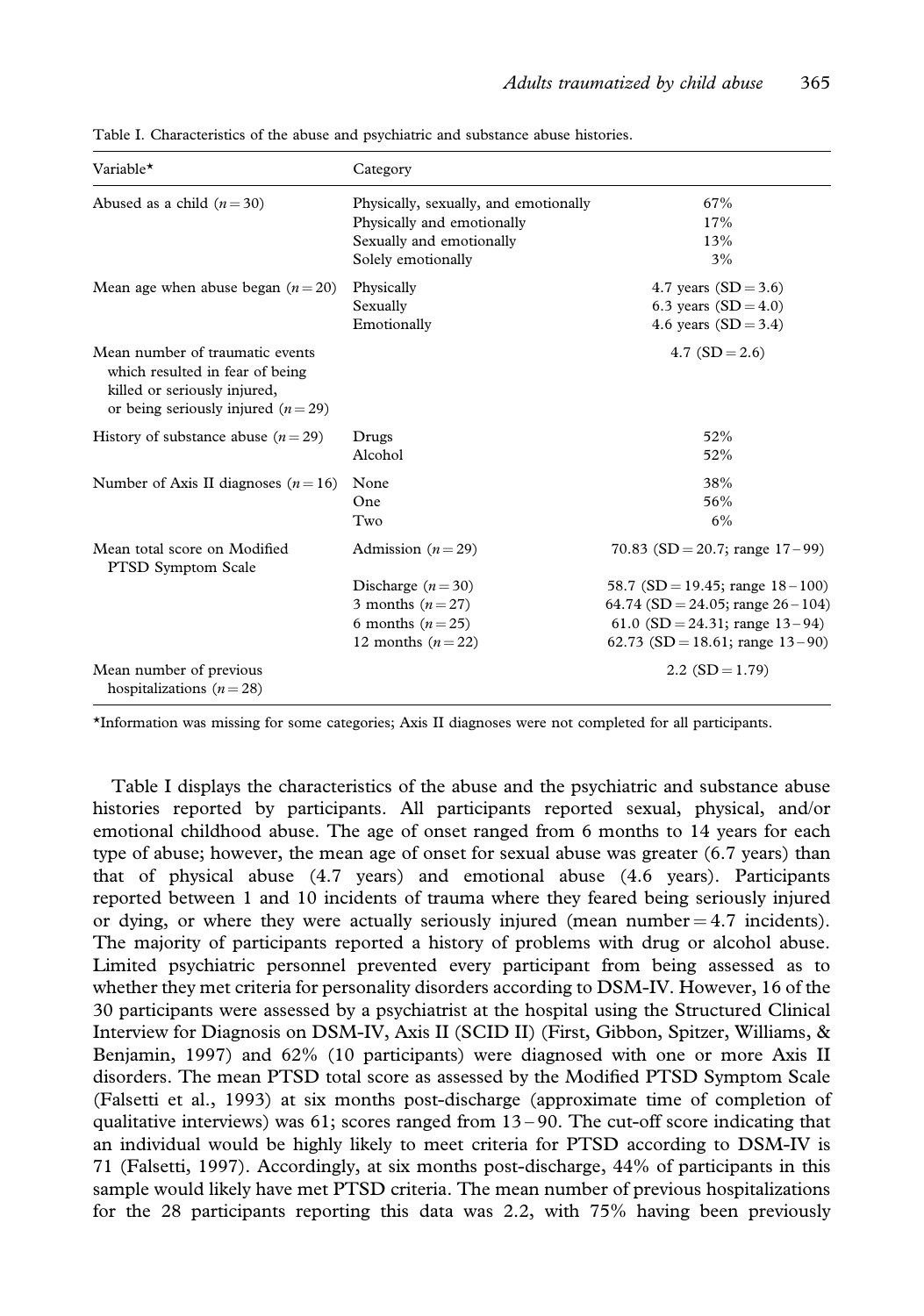hospitalized between one and seven times. All participants had attempted to access mental health treatment services in their communities upon discharge from the hospital.

In order to provide context for the findings regarding experiences with community mental health services, it is important to understand some of the issues with which these clients were coping after they left the inpatient program. The participants talked about a range of feelings and ways of coping that complicated their successful recovery. After discharge, they sought professional help to deal with experiences such as overwhelming affect, shame and guilt, depression, and maladaptive coping strategies.

## Overwhelming affect

Many trauma survivors in this study talked about allowing themselves to experience feelings for the first time in the inpatient trauma program: For some, these feelings became overwhelming when they left the program. A male participant noted:

[The inpatient trauma program] dealt a lot with getting in touch with your feelings and emotions . . . . I was just starting to touch them when the program ended and then all of a sudden I'm sitting home by myself and I've got these emotions [which] would just wash over me and I really wasn't sure what to do with them . . . because, all my life, emotions were a bad thing. And they were quelled and they were squashed and then all of a sudden, here they are and what do I do?

Participants noted that anger was particularly overwhelming. A woman remarked:

The anger started when I left the trauma program. I had a lot of anger inside of me because I all of a sudden realized that I had to deal with these feelings. I could not suppress them; I couldn't hide them with antidepressants any more, like I had for over 20 years.

Other participants stated that leaving the program itself was difficult because the hospital environment was emotionally safe. Although hospital staff prepared them to leave the program, some found the transition extremely difficult. One participant said:

I know they tell you at the very end, ''now you realize that this is gonna be like jumping off a train, a moving train''  $-1$  smacked right into the wall ... The analogy of jumping off the train is so appropriate that I wish they could just do something to make it easier, put a cushion out there or something . . . . I remember driving off the [hospital] property . . . and I just started crying. It was like I was leaving home or something – something so secure . . . . It was a combination of leaving something that was very secure and going into the unknown, going right back to [an unsupportive environment]. So, it's – they're absolutely right – it's like jumping off a train.

## Shame and guilt

Many trauma survivors in this study also felt embarrassed and ashamed when they left the program because of the stigma attached to being in a psychiatric hospital. One woman remarked:

It's not something that you would openly discuss with people because it certainly would change their opinion of you. They suddenly doubt your competency . . . losing all respect for me as far as my abilities go.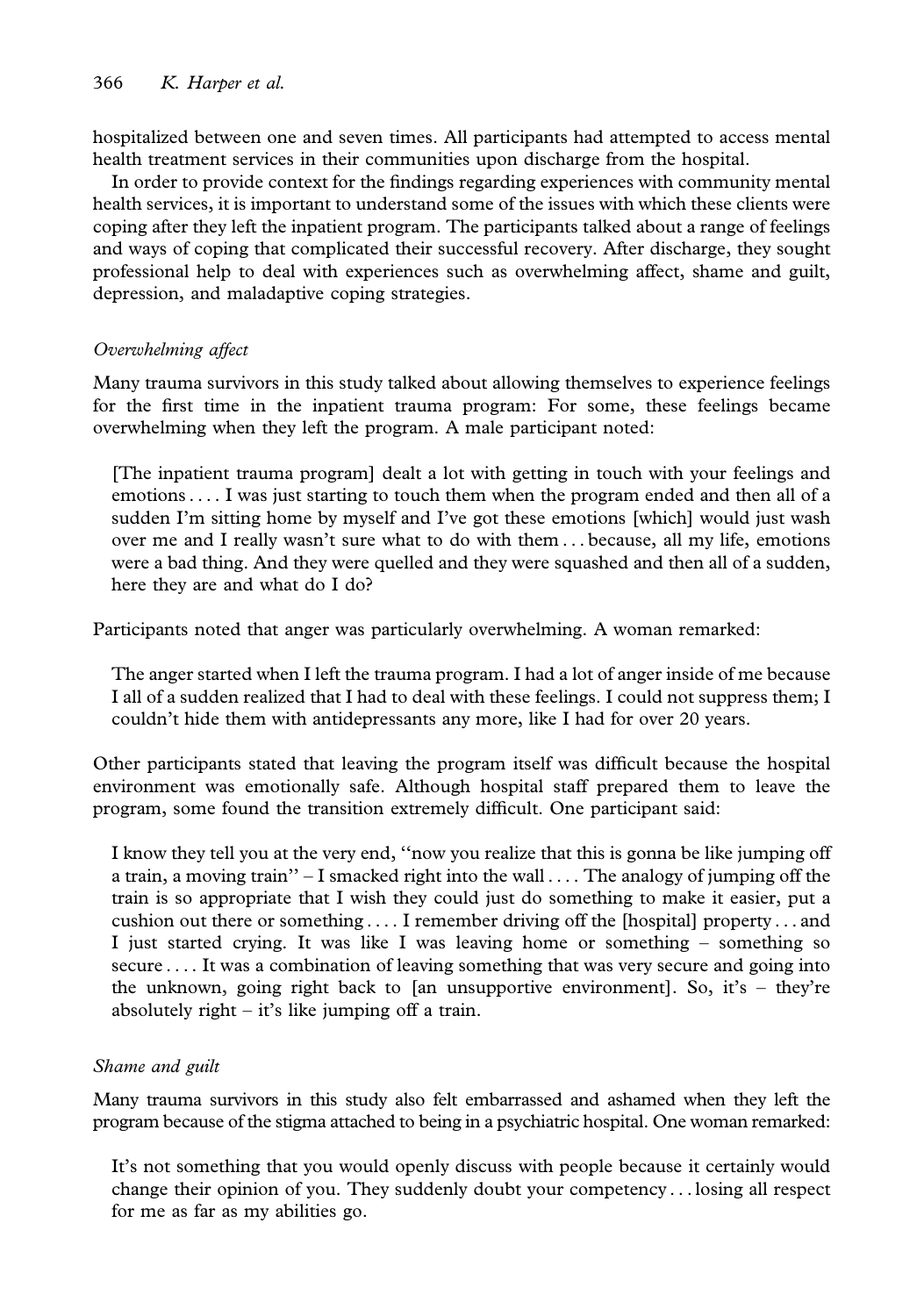Participants also felt guilty when they returned to the community if they were not able to participate fully in household, family, or work responsibilities. One woman mentioned that her family had to cut expenses because she was no longer working full-time. Another woman remarked, ''I know that my illness has taken a toll on both of my daughters. . . . I feel really guilty about that.''

#### Depression

Some participants spoke of becoming severely depressed when they could not meet their own or others' expectations. One woman explained:

When you get home, other people expect you to be fixed, and I found that a problem because I didn't feel fixed, but everyone's expectations are ''Well you just spent six weeks in the hospital, you must be better now.'' And if you're not, then obviously it didn't work, and so you begin to feel like you failed because you weren't . . . fixed.

Participants also were frustrated when they felt they were not getting better. A woman noted, ''I get very frustrated very easily because I want to be better, I don't want to be sick any more, but the reality is that I am sick and I have to learn how to pace [myself].'' Some would then feel helpless and hopeless. One woman remarked, ''I'm never going to be normal like everybody else and never going to have this health that they say is possible''.

### Maladaptive coping strategies

Many participants talked about reverting to old coping strategies upon discharge in order to deal with their overwhelming feelings. A male participant remarked, ''I do an awful lot of numbing, I just turn myself off, I become like an ice field''. Other participants described keeping themselves so busy that they did not have time to feel. A woman said, ''The busier I am, the less I tend to feel and it feels good not to feel because then I'm in control''.

Others discussed dissociation. A woman stated that she dissociated when her feelings became overwhelming: ''Memories keep resurfacing and I try and stick around as much as I can, but sometimes before you even realize it, you're away into a dissociated state''.

Many trauma survivors in this study also talked about harming themselves when they could not control their feelings. A woman explained:

I cut myself; I'd hurt myself because of stresses at home. My young daughter was running away a lot and was in foster care . . . . I couldn't raise her . . . and when I got out of the [hospital] she started running away more, and staying out over night, and one time . . . I felt like killing myself. I looked towards the balcony and I thought I'd be better off dead and I kept thinking it and thinking it and thinking it until I cut myself. I didn't use anything I learned at the [hospital].

#### Reluctance to express their feelings to community professionals

Feelings of overwhelming affect, shame and guilt, depression, and the ensuing maladaptive coping strategies were further complicated by participants' reluctance to discuss them with their post-discharge therapists. One woman stated: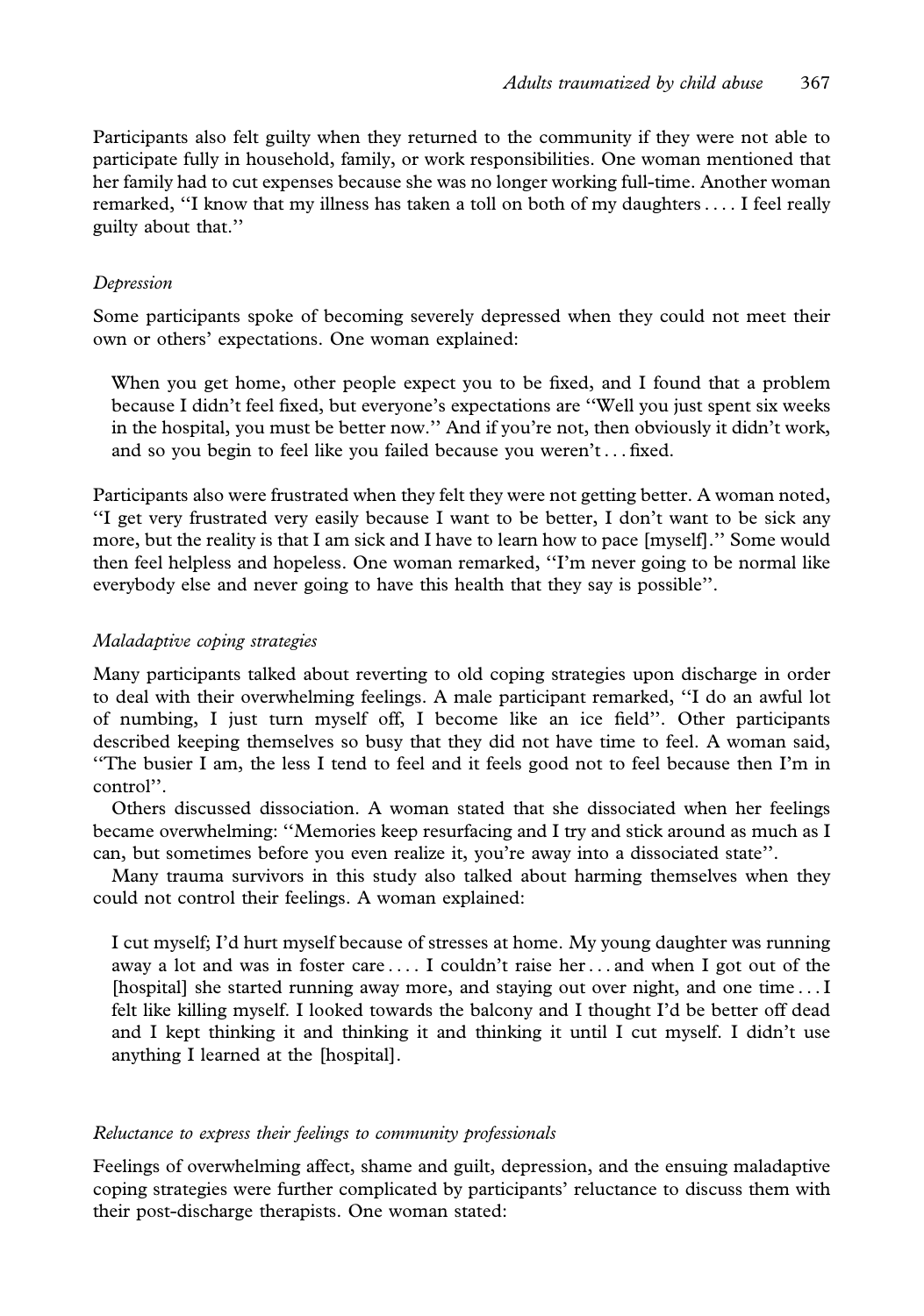If I could just share some of the inner turmoil that I still go through and the thoughts and the horrible feelings and the horrible memories that I still have. If I could share that, I think somehow maybe some of the power of it would go away. But whenever I start trying to talk about things with my doctor — and I mean I have a wonderful relationship with  $him - I$  get so scared that I just can't.

Another participant was afraid that if she was too open with her psychiatrist, he would want her to return to the hospital. She explained:

I find him supportive but I always also find I have to be a little bit careful about what I said because I could end up back in a ''psych'' ward again. So I tend to edit sometimes what I say to him . . . . I can't always tell him exactly how bad I'm feeling.

## Need for specialized community treatment following inpatient trauma treatment

Many participants emphasized the need for professional support after discharge in order to continue to address and manage their feelings. A woman discussed her motivation to continue her healing process when she left the program: ''If it's something that [was] sort of set up before you leave, while you're still in that whole mind-set of doing it, you [would] come home and you would get into it''. Some complained, however, that appropriate services were either not available or not accessible in their communities. One woman stated, ''I was calling around to everywhere, they didn't have anyone that specialized in this [understanding the traumatic effects of child abuse]. The one place that I found that did was at the university, but you have to pay, and even on a sliding scale I couldn't afford it.''

Many participants remarked that, even when they were able to access services in their communities, the therapist lacked specialized knowledge. A lack of knowledge about the specific techniques used in the inpatient trauma program was particularly problematic for some. A woman explained, ''I can fuel up, say at my therapist's office, but I can't fuel up if he doesn't know what kind of fuel I need. So they need [more] rapport with the [hospital] so that they know how they can help you''.

Others stated that their therapists did not understand the trauma issues. A woman explained:

It is very complex, PTSD is. I had a doctor in [name of another hospital] who 'didn't buy it.' She said that she didn't believe I had it [PTSD]. She said that I had borderline personality disorder. She said she didn't think I had posttraumatic stress disorder and she didn't believe I had manic depression .... She wiped out everything that I had [been told], – and said that I had borderline personality disorder.

The quality of their relationship with their therapists was detrimentally affected when participants perceived that their therapists saw them as ''mentally ill'' rather than as suffering the effects of repeated traumatic experiences.

## What childhood abuse survivors said was helpful in community-based therapy

Survivors in this study emphasized that it was very helpful when their therapists were knowledgeable about PTSD and trauma-focused treatment. A woman thought that her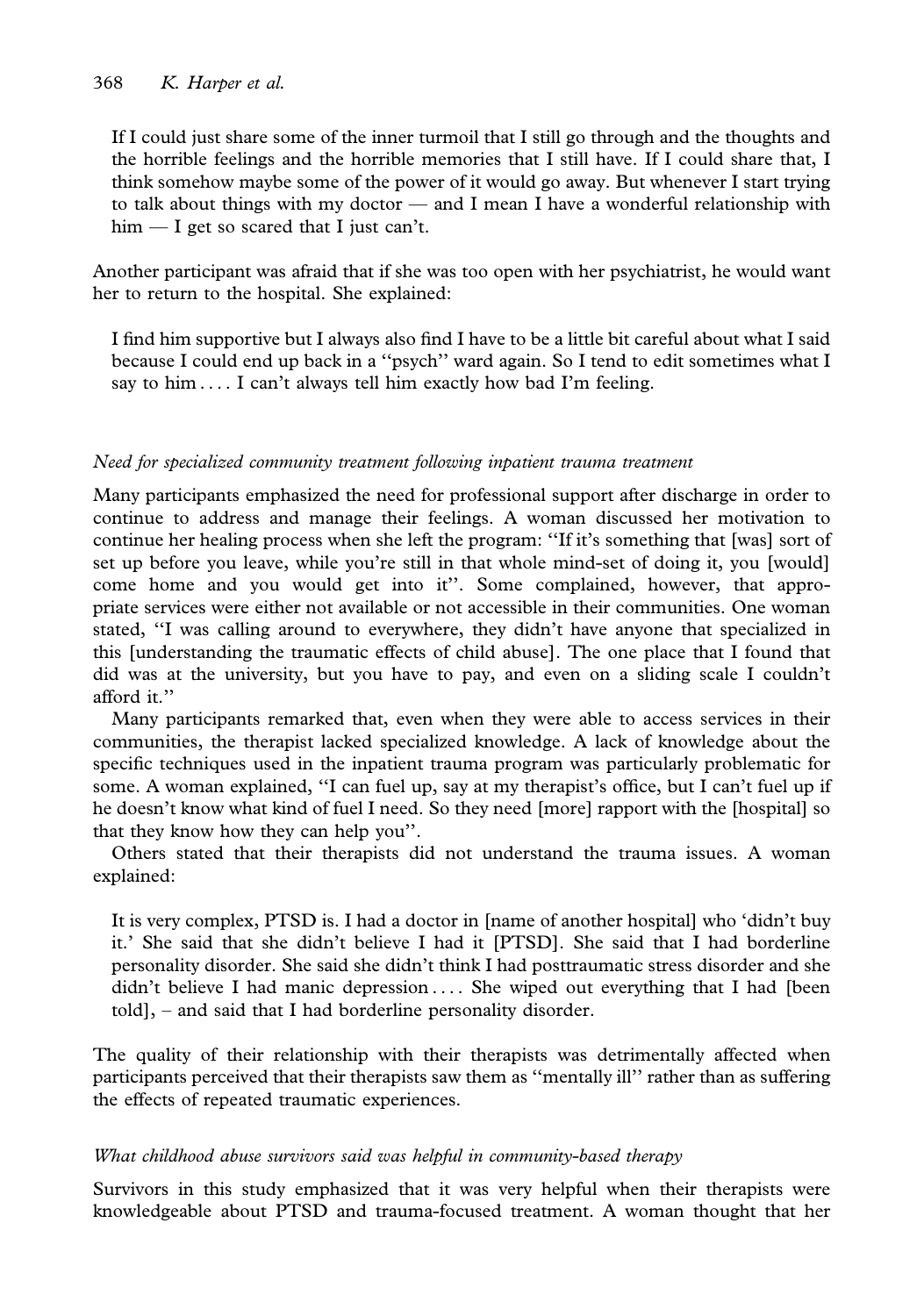doctor was ''wonderful'' because ''she knows all about PTSD''. A man was very appreciative that his therapist researched new information and techniques and informed him about them. He remarked, ''He's always making me aware – [the therapist said] 'this study came out and revealed this seems to work here, or this was working previously and doesn't seem to work now'. And he just seems to be on top of things''.

Participants also explained that the quality of the relationship with their therapists was enhanced when they felt that the therapist was patient and willing to allow them the time needed to work through difficult periods. One woman, referring to her social worker, said, ''She's taken me through the whole process. She's been there with me through the crisis, she's seen the good, the bad – she's seen me when I've been highly suicidal  $\dots$ . Even with setbacks, I've still always kept moving forward''. Another woman was very appreciative when her psychiatrist understood her inability to share her true feelings with him and that he allowed her the time to ''keep trudging through''.

It was important to abused adults in this study that their therapists were respectful, understanding, and allowed them to work toward their own solutions. A woman explained that her therapist ''listens, she doesn't judge me; she just tries to help me. Most of the time I end up helping myself. I guess that's what therapy is about – listening to yourself, and the therapist just saying a couple things and helping you to try to figure it out. But you do a lot of it on your own''.

It was also helpful when therapists were open to working with other professionals. A woman remarked that it was very helpful:

. . . if [her therapist] didn't know what he was doing, or felt like he didn't know enough, he was just so open to making another connection and bringing someone else in, and working with someone else, like as a team. And so, things would go quicker for me, because he would do that, we'd just get through stuff.

Participants also found that they could manage their feelings and behaviour better when they understood how they were connected to the abuse. A female participant explained:

I was anorexic, and then I had bulimia, and now I'm quite overweight. And I learned recently with my psychiatrist that it's a way that keeps me safe and separated, especially from men.... And that explanation fits quite well with me because when I start losing weight I start feeling very uncomfortable.

A male participant noted that his therapist ''has been very good helping me get in touch with some of the feelings I'm feeling and understanding why I'm feeling that way...and sometimes pointing out the obvious which evades me a lot of times''.

Other participants found it helpful to move on from the past and focus on present day issues. A woman stated, ''I don't want to go back in my past, I've been there and we've done that and I've done it with him for three years . . . and this is where I'm at now. So we're doing work now on what's happening to me today''. Although she continued to be depressed, this woman did not want to address the abuse issues further and it was very helpful when her therapist respected her wishes. Choice was very important to participants when they were addressing their feelings. A woman noted, with reference to her psychiatrist, ''She always asks me, and gives me a choice; 'Well, do you want to go this way, do you want to go this way?' So, she makes sure that I'm in control of everything''.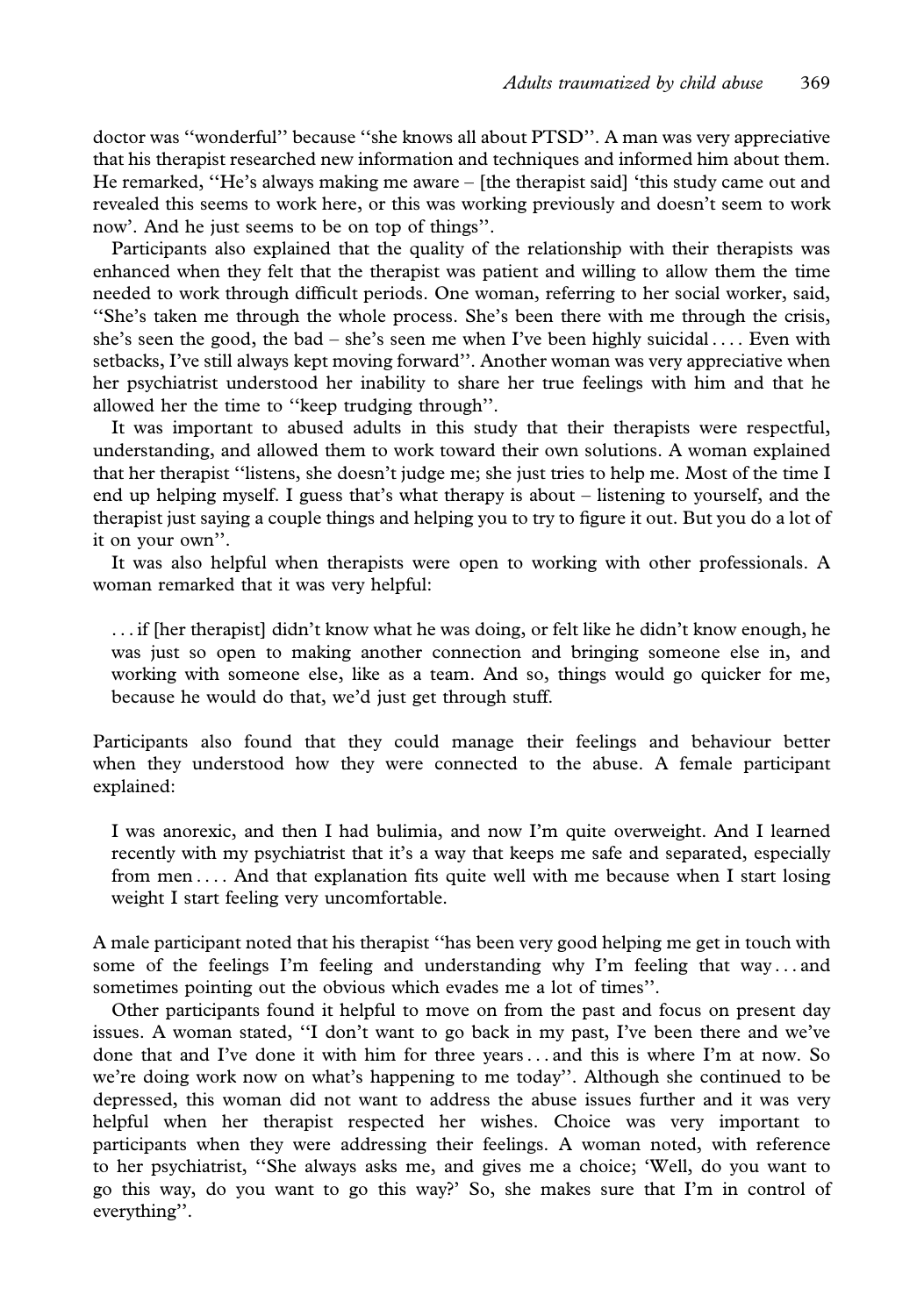#### **Discussion**

The inpatient program attended by participants in this study is based on a model of treatment that differs considerably from traditional psychiatric treatment models. Bloom (2000) argues that a trauma-based approach ''serves to normalise symptoms and behaviors that have traditionally been pathologized and viewed as examples of personal and social deviance'' (p. 70). While acknowledging the individual's basic constitutional features, a trauma-based approach primarily views the individual as having been harmed by something or, more often, some person or persons, ''thus connecting the personal and the sociopolitical environments'' (Bloom, 2000, p. 71). Instead of asking patients ''What is wrong with you?'' the trauma-based approach asks ''What happened to you?'' (Bloom, 1997). This shift in understanding leads to changes in expectations of patients and in attributions of responsibility for their care. A trauma-based model expects individuals to learn about the nature of their injuries and to take responsibility in their own recovery (Bloom, 2000).

As we have reflected on the themes that emerged from the interviews with the participants, it appears that most are saying that what they appreciated about the inpatient trauma program, and what they looked for in follow-up care in their home communities, is this important shift in the way their symptoms and distress are viewed and understood. Professionals who were experienced as helpful were those who knew about traumatic stress and PTSD and who could reinforce or teach strategies for managing the intense affect associated with traumatic childhood abuse. They talked about appreciating therapists who shared control and direction of the therapy with them, who gave them choices, and who acknowledged that they had insights and ideas of their own that could help them recover. They found it helpful when professionals could help them see the connection between their current symptoms and behaviour and their history of abuse.

Those who were experiencing the most problems following discharge from the inpatient treatment appeared to be those who were continuing to have difficulty managing their intense affect, or who had begun to experience strong feelings and memories that they had previously avoided. They found it particularly difficult when the professionals they consulted seemed to view them as mentally ill. The fear that they would be perceived as needing psychiatric hospitalization tended to inhibit their ability to share their thoughts and feelings. Rather, they needed their therapists to help them understand that their intense feelings and maladaptive coping strategies were related to the trauma. It is important, therefore, that professionals understand the psychological effects of trauma (Bills & Bloom, 1998; Hetzel & McCanne, 2005; Matthews & Chu, 1997; Twaite & Rodriguez-Srednicki, 2004). Selfharming behaviours and suicidal tendencies, depression, fear, anxiety, shame, guilt, and hopelessness, all of which have been associated with childhood abuse (Boudewyn & Liem, 1995; Brown & Anderson, 1991; Ellason, & Ross, 1997; Hunter, Goodwin, & Wilson, 1992; Jarvis & Copeland, 1997; Long & Jackson, 1993; Low, Jones, MacLeod, Power, & Duggan, 2000), lead to a deteriorated sense of self-worth for the survivor and can be difficult to manage.

Therapists who can teach survivors to use constructive strategies to manage intense feelings and to help them maintain a positive view of self in the face of their symptoms and problems in living are very important to the recovery of adults abused as children (Chu 1994; Mennen, 1992; Saakvitne, Gamble, Pearlman, & Tabor Lev, 2000). Beliefs and affect associated with memories of child abuse and other traumatic experiences appear to be different from the material that non-traumatized clients bring to therapy. They are often filled with feelings of terror, deep shame, rage, extreme guilt, self-loathing and almost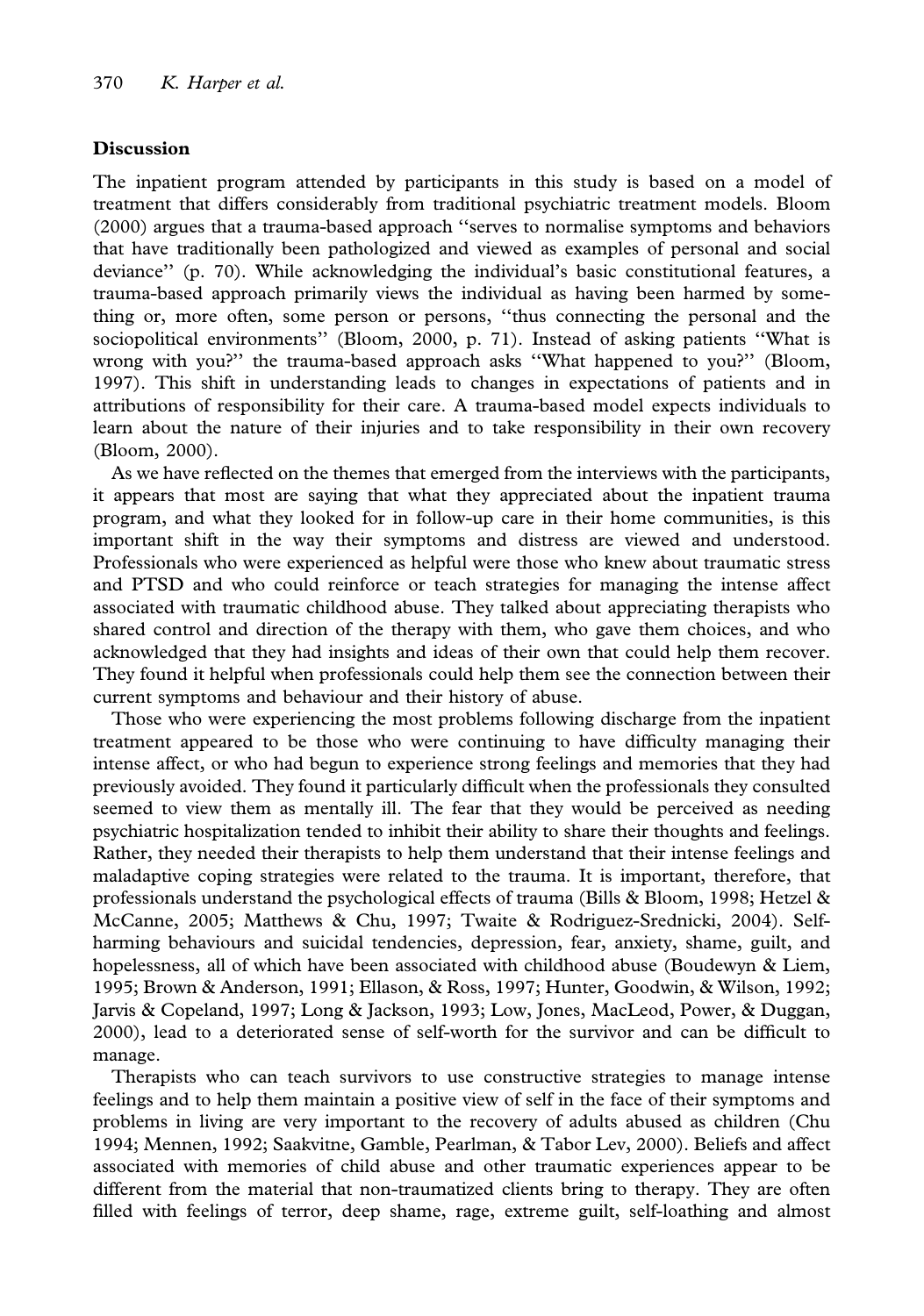homicidal hatred, and therefore the client requires help in learning ways to moderate the full force of these affects (Pearlman & Saakvitne, 1995).

Participants emphasized that it was very helpful to their recovery process when therapists assisted them to understand their feelings and coping strategies in the context of their specific abuse history. Many clinicians have also suggested that it is important to focus on encouraging a change in how the client interprets his or her symptoms and maladaptive behaviours (Cruz & Essen, 1994; Mennen, 1992; Roth & Batson, 1993). Mennen (1992) stated that it was the therapist's responsibility to reframe the client's responses to the abuse so that they can be seen as coping mechanisms that had been functional to the child-victim in dealing with the abuse, but may not be helpful in present life situations. Cruz and Essen (1994) also emphasized that reframing feelings and behaviour as coping strategies that were adaptive to surviving past abuse can be the beginning of positive change.

Participants in this study supported the tenets of the trauma-based approach when they said that it was helpful when their therapists were respectful, understanding, and nonjudgmental. They emphasized that it was validating when therapists followed the direction with which clients felt most comfortable in their healing process as opposed to leading them or pressuring them to follow a specific course of action. In fact, many participants in this study said that it was very important that their therapists encouraged them to come to their own solutions in their own time. Authors writing about the treatment of child abuse also emphasize the importance of following the client's lead in therapy because it is imperative that adults abused as children feel they have some control of the treatment (Bills & Bloom, 1998; Chu, 1994; Pearlman & Saakvitne, 1995; Saakvitne et al., 2000). Having a sense of being in control in therapy is critical because trauma survivors often have never experienced their own agency in terms of having control. It is important, therefore, that therapists recognize the abuse survivor's competence to make decisions and to develop solutions. It is especially important that therapists do not assume that adults abused as children are fragile; they need to refrain from doing for them what they can do for themselves (Slavik, Carlson, & Sperry, 1993). Child abuse survivors have often been taught to attend exclusively to others while dismissing their own needs. Encouraging them to value their own needs, honour their own ideas, and become the directors of their own therapy provides new and healing relational experiences.

Some participants in this study found it helpful when therapists accepted their wish to focus on present day situations, rather than abuse-related feelings. Participants said they found it helpful when they felt that their therapists were following their direction with respect to which therapeutic issues were addressed and when. This helped them to manage overwhelming feelings more successfully because they could decide when and how to address them.

Participants in this study also emphasized the need for therapists to understand the fear and shame connected to the expression of their feelings. Although many participants wanted to talk to their therapists about their feelings, fear about the therapist's response and shame about how they experienced themselves as human beings would stop them from doing so. It was helpful, therefore, when their therapists were patient with them, and willing to wait until the client felt ready to reveal this very painful material. The belief that it was safe to reveal their feelings honestly took time to develop and required a trusting relationship with the therapist. Periodic checking with the client about how he or she is experiencing the therapeutic relationship may be helpful in allowing the client to recognize issues of mistrust and gives permission to talk about what might be interfering with his or her ability to express thoughts and feelings honestly.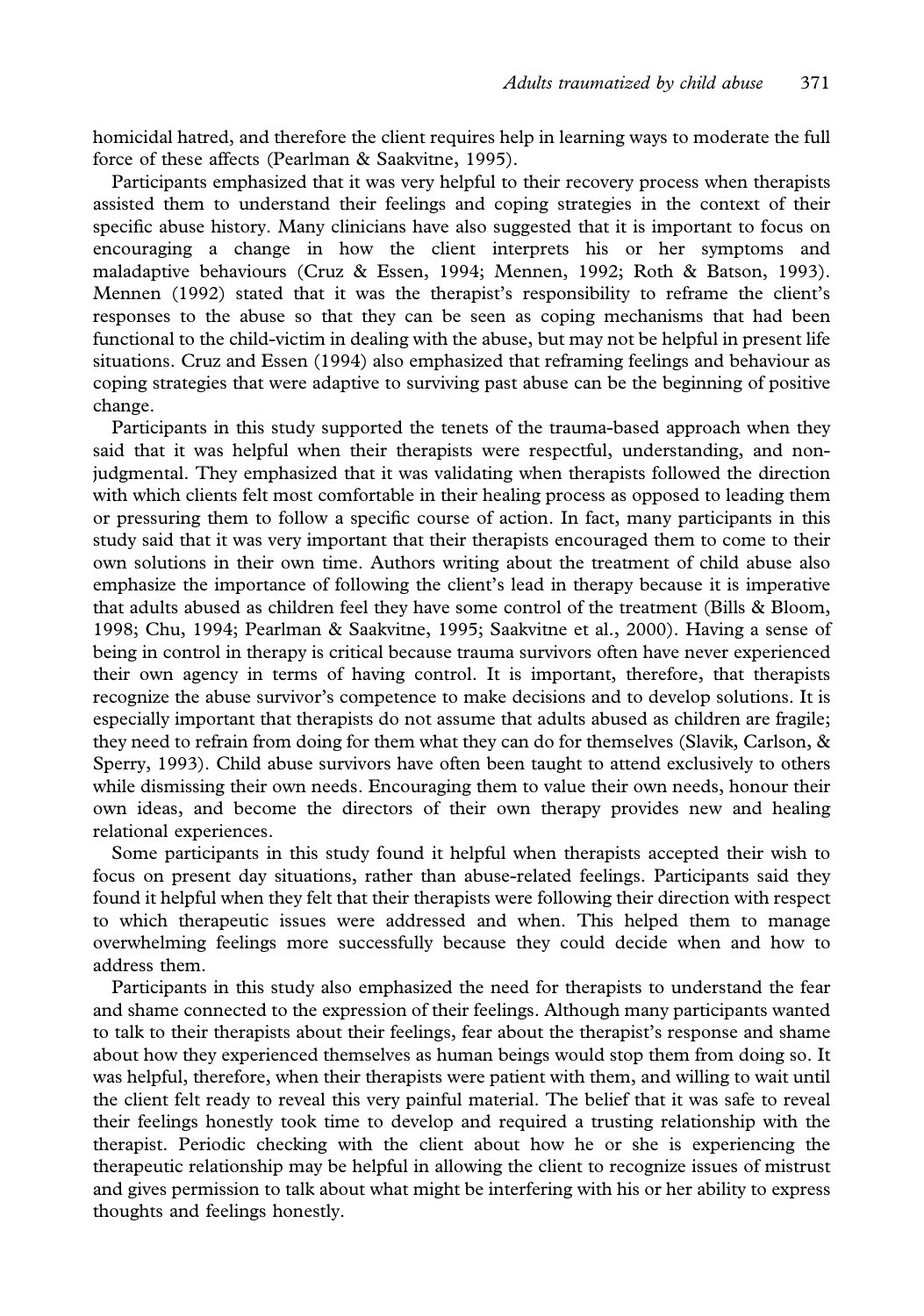Finally, participants in this study would have preferred their therapists to be familiar with the specific treatment approach that the inpatient trauma program provided. Given that this may not be possible for many therapists, it is minimally important that they learn about PTSD and complex PTSD (Herman, 1992; Roth et al., 1997; van der Kolk et al., 2005) related to child abuse and other trauma related issues. We recognize that many communities, due to lack of resources, are not able to provide specialized trauma-based programs. In these situations, it is important that therapists work collaboratively with adults abused as children to assess carefully their therapeutic needs and attempt to develop the knowledge and skills necessary to address those needs. When therapists do not feel that they have the knowledge base to address child abuse issues, and trauma-based services are not available in the community, it is important that they consult with specialists and seek opportunities to develop the necessary skills to provide appropriate services.

An excellent training curriculum for working with survivors of childhood abuse from a trauma framework has been developed (Saakvitne et al., 2000). It is based on the belief that treatment models that approach individuals without taking into account their histories of violence, abuse, neglect, exploitation and other traumatic events ''cannot offer hope or healing'' (p. 1). The authors point out that most mental health professionals have not integrated the new information about the biological, psychological and interpersonal consequences of childhood trauma into their treatment models and their curriculum is an attempt to remedy that situation.

The present study is limited in that it examined the post-discharge experiences of 30 clients from only one inpatient trauma program. It used retrospective self-reports of childhood abuse experiences, which did not allow a detailed analysis of the severity or extent of the abuse. Furthermore, the sample was primarily female, white, and middle class, so it would be useful to explore the experiences of a more representative group of survivors. Nevertheless, this research provides insight into the post-treatment experiences of childhood survivors of physical, sexual, and emotional abuse, and what was helpful and less helpful, in attempting to access community-based treatment services. Although this study examined the experiences of adults abused as children after discharge from an inpatient trauma treatment program, the issues raised are also relevant to the many adult survivors of child abuse who have not experienced specialized inpatient services. Child abuse related issues can become overwhelming for people at various junctures in their lives, whether or not they have participated in an inpatient program. This research points to the need for accessible, affordable, community-based services that use a trauma-based approach. Perhaps, as more helping professionals adopt a trauma-based approach and genuinely listen to what has happened to clients during their developing years, those professionals will be able to foster greater political will to provide the best possible treatment for survivors of childhood abuse in all communities.

#### References

- Bills, L., & Bloom, S. (1998). From chaos to sanctuary: Trauma-based treatment for women in a state hospital system. In B. Levin, A. Blanch, & A. Jennings (Eds.), Women's mental health services: A public health perspective (pp. 348 – 367). Thousand Oaks, CA: Sage Publications, Inc.
- Bloom, S. (1997). Creating sanctuary: Toward the evolution of sane societies. New York: Routledge.
- Bloom, S. (2000). Creating sanctuary: Healing from systematic abuses of power. Therapeutic Communities, 21,  $67 - 91.$

Boudewyn, A., & Liem, J. (1995). Childhood sexual abuse as a precursor to depression and self-destructive behavior in adulthood. Journal of Traumatic Stress, 8, 445-459.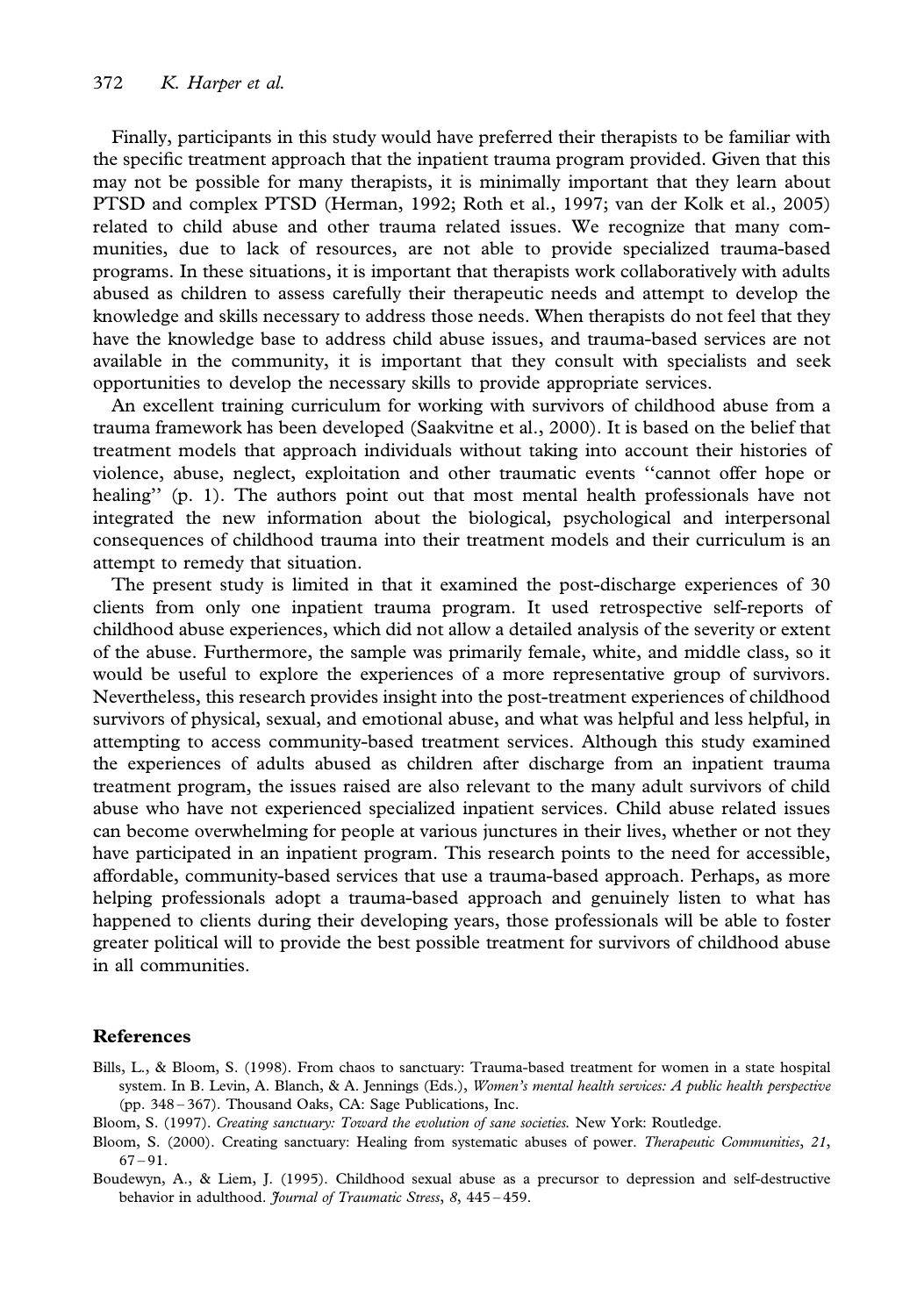- Borger, S., Cox, B., & Asmundson, G. (2005). PTSD and other mental health problems in adults who report histories of severe physical abuse and neglect. In T. Corales (Ed.), Trends in posttraumatic stress disorder research (pp. 249 – 261). Hauppauge, NY: Nova Science Publishers, Inc.
- Brown, G., & Anderson, B. (1991). Psychiatric morbidity in adult inpatients with childhood histories of sexual and physical abuse. American Journal of Psychiatry, 148, 55-61.
- Chu, J. (1994). The rational treatment of multiple personality disorder. Psychotherapy, 3, 94 100.
- Courtois, C., & Bloom, S. (2000). In-patient treatment. In E. B. Foa, T. M. Keane, & M. J. Friedman (Eds.), Effective treatments for PTSD (pp. 199 – 223). New York: Guilford Press.
- Cruz, F., & Essen, L. (1994). Adult survivors of childhood emotional, physical, and sexual abuse: Dynamics and treatment. Northvale, NJ: Jason Aronson Inc.
- Derogatis, L. (1992). SCL-90-R: Administration, scoring & procedures manual-II. Towson, MD: Clinical Psychometric Research.
- Ellason, J., & Ross, C. (1997). Childhood trauma and psychiatric symptoms. Psychological Reports, 80, 447-450.
- Falsetti, S., Resnick, H., Resick, P., & Kilpatrick, D. (1993). The modified PTSD symptom scale: A brief selfreport measure of posttraumatic stress disorder. The Behavior Therapist, 16, 161 – 162.
- Falsetti, S. (1997, November). A review of the Modified PTSD Symptom Scale. Paper presented at the 13th Annual Meeting of the International Society of Traumatic Stress Studies, Montreal, Quebec, Canada.
- Fetterman, D. (1989). Ethnography: Step-by-step. Newbury Park, CA: Sage.
- First, M., Gibbon, M., Spitzer, R., Williams, J., & Benjamin, L. (1997). Structured Clinical Interview for DSM-IV Axis II personality disorders (SCID-II). Washington DC: American Psychiatric Press.
- Foa, E., Keane, T., & Friedman, M. (2000). Introduction. In E. B. Foa, T. M. Keane, & M. J. Friedman (Eds.), *Effective treatments for PTSD* (pp.  $1-17$ ). New York: Guilford Press.
- Goodman, L., Salyers, M., Mueser, K., Rosenberg, S., Swartz, M., Essock, S., Osher, F., Butterfield, M., & Swanson, J. (2001). Recent victimization in women and men with severe mental illness: Prevalence and correlates. Journal of Traumatic Stress, 14, 615-632.
- Guba, E., & Lincoln, Y. (1981). The effective evaluation. San Francisco, CA: Jossey-Bass.
- Herman, J. (1992). Trauma and recovery: The aftermath of violence—from domestic abuse to political terror. New York: Basic Books.
- Hetzel, M., & McCanne, T. (2005). The roles of peritraumatic dissociation, child physical abuse, and child sexual abuse in the development of posttraumatic stress disorder and adult victimization. Child Abuse and Neglect, 29,  $915 - 930$
- Hunter, J., Goodwin, D., & Wilson, R. (1992). Attributions of blame in child sexual abuse victims: An analysis of age and gender influences. *Journal of Child Sexual Abuse*, 1, 75 – 89.
- Jarvis, T., & Copeland, J. (1997). Child sexual abuse as a predictor of psychiatric co-morbidity and its implications for drug and alcohol treatment. Drug and Alcohol Dependence, 49, 61 – 69.
- Lincoln, Y., & Guba, E. (1985). Naturalistic inquiry. Newbury Park, CA: Sage Publications, Inc.
- Long, P., & Jackson, J. (1993). Childhood coping strategies and the adult adjustment of female sexual abuse victims. Journal of Child Sexual Abuse, 2, 23-39.
- Low, G., Jones, D., MacLeod, A., Power, M., & Duggan, C. (2000). Childhood trauma, dissociation, and selfharming behaviour: A pilot study. British *Journal of Medical Psychology*, 73, 269–278.
- Matthews, J., & Chu, J. (1997). Psychodynamic therapy for patients with early childhood trauma. In P. Appelbaum, L. Uyehara, & M. Elin (Eds.), Trauma and memory: Clinical and legal controversies (pp. 316 – 343). New York, NY: Oxford University Press.
- Mennen, F. (1992). Treatment of women sexually abused in childhood: Guidelines for the beginning therapist. Women & Therapy,  $12$ ,  $25-43$ .
- Monahan, K., & Forgash, C. (2000). Enhancing the health care experiences of adult female survivors of childhood sexual abuse. Women & Health, 30,  $27-41$ .
- Mueser, K., Salyers, M., Rosenberg, S., Goodman, L., Essock, S., Osher, F., Swartz, M., Butterfield, M., & the 5 Site Health and Risk Study Research Committee (2004). Interpersonal trauma and posttraumatic stress disorder in patients with severe mental illness: Demographic, clinical, and health correlates. Schizophrenia Bulletin, 30, 45 – 57.
- Nilsson, G., Bengtsson-Tops, A., & Persson, L. (2005). Childhood abuse in Swedish female users of psychiatric services. Journal of Psychiatric and Mental Health Nursing, 12, 365 - 371.
- Palmer, S., Brown, R., Rae-Grant, N., & Loughlin, M. (2001). Survivors of childhood abuse: Their reported experiences with professional help. Social Work, 46, 136-145.

Patton, M. (1990). Qualitative evaluation and research methods, 2nd ed. Newbury Park, CA: Sage Publications Inc.

Pearlman, L. (1996). The Traumatic Stress Institute Belief Scale, Revision L. In B. H. Stamm (Ed.), Measurement of stress, trauma and adaptation (pp. 415 – 417). Lutherville, MD: The Sidran Press.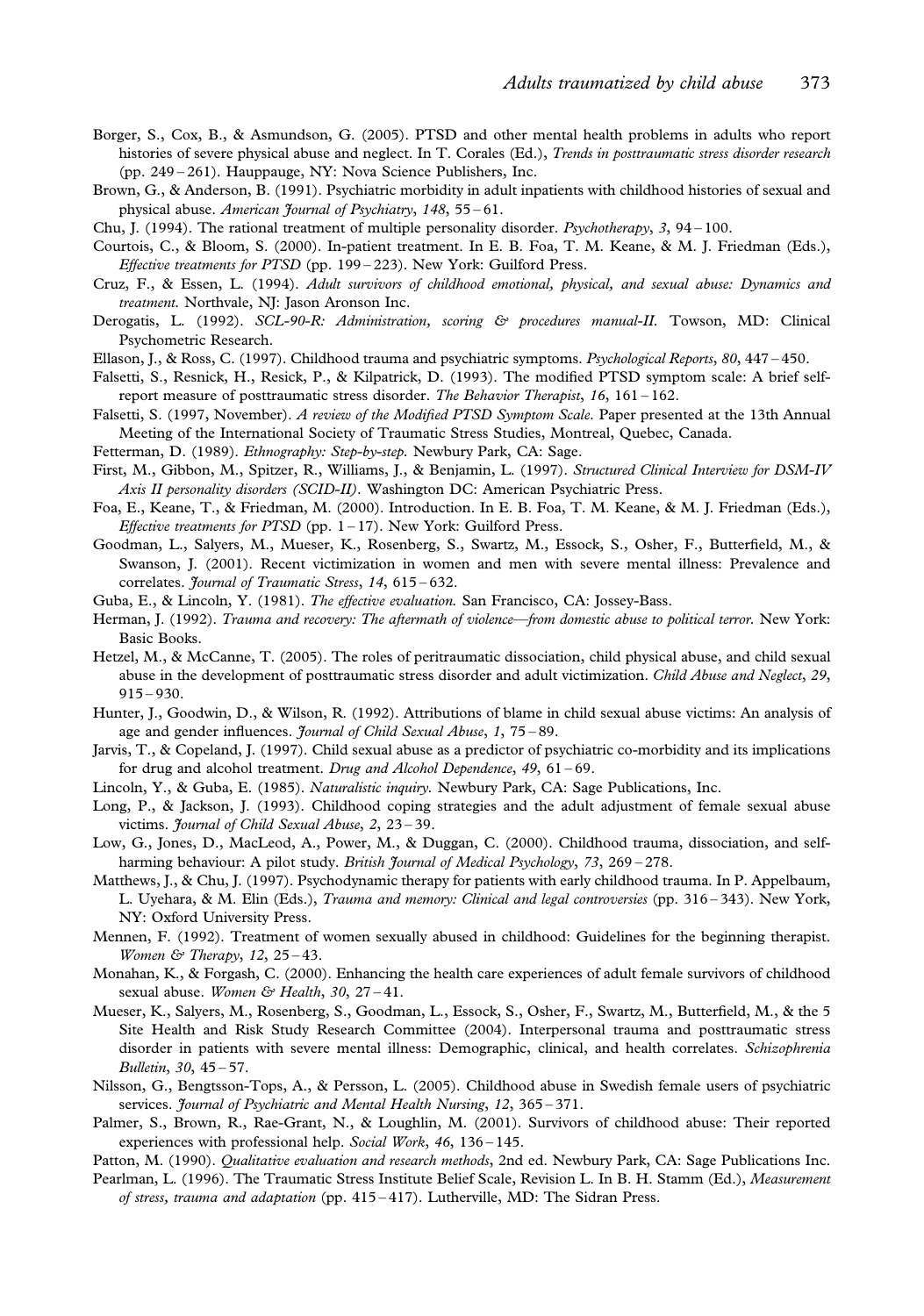- Pearlman, L., & Saakvitne, K. (1995). Trauma and the therapist: Countertransference and vicarious traumatization in psychotherapy with incest survivors. New York: W.W. Norton & Company.
- Rosenberg, H., Rosenberg, S., Wolford, G., Manganiello, P., Brunette, M., Boynton, R. (2000). The relationship between trauma, PTSD, and medical utilization in three high risk medical populations. International Journal of Psychiatry in Medicine, 30, 247 – 259.
- Rosenberg, M. (1965). Society and the adolescent self-image. Princeton, NJ: Princeton University Press.
- Roth, S., & Batson, R. (1993). The creative balance: The therapeutic relationship and thematic issues in trauma resolution. Journal of Traumatic Stress, 6, 159-177.
- Roth, S., Newman, E., Pelcovitz, D., van der Kolk, B., & Mandel, F. (1997). Complex PTSD in victims exposed to sexual and physical abuse: Results from the DSM-IV field trial for posttraumatic stress disorder. *Journal of* Traumatic Stress, 10, 539 – 555.
- Saakvitne, K. W., Gamble, S., Pearlman, L. A., & Tabor Lev, B. (2000). Risking connection: A training curriculum for working with survivors of childhood abuse. Lutherville, MD: The Sidran Press.
- Slavik, S., Carlson, J., & Sperry, L. (1993). An Adlerian treatment of adults with a history of childhood sexual abuse. Individual Psychology, 49, 321 – 332.
- Spinazzola, J., Blaustein, M., & van der Kolk, B. (2005). Posttraumatic stress disorder treatment outcome research: The study of unrepresentative samples. *Journal of Traumatic Stress*, 18, 425 - 436.
- Stalker, C. A., Palmer, S. E., Wright, D. C., & Gebotys, R. (2005). Specialized inpatient trauma treatment for adults abused as children: A follow-up study. American Journal of Psychiatry, 162, 552-559.
- Strauss, A., & Corbin, J. (1998). Basics of qualitative research: Techniques and procedures for developing grounded theory. Thousand Oaks, CA: Sage Publications.
- Switzer, G., Dew, M., Thompson, K., Goycoolea, J., Derricott, T., & Mullins, S. (1999). Posttraumatic stress disorder and service utilization among urban mental health center clients. *Journal of Traumatic Stress*, 12,  $25 - 39.$
- Twaite, J., & Rodriguez-Srednicki, O. (2004). Childhood sexual and physical abuse and adult vulnerability to PTSD: The mediating effects of attachment and dissociation. *Journal of Child Sexual Abuse*, 13, 17 – 38.
- Patton, M. Q. (2002). Qualitative research and evaluation methods (3rd edition). Thousand Oaks, CA: Sage.
- van der Kolk, B., Roth, S., Pelcovitz, D., Sunday, S., & Spinazzola, J. (2005). Disorders of extreme stress: The empirical foundation of a complex adaptation to trauma. *Journal of Traumatic Stress*, 18, 389 – 399.
- Windle, M., Windle, R., Scheidt, D., & Miller, G. (1995). Physical and sexual abuse and associated mental disorders among alcoholic in-patients. The American Journal of Psychiatry, 152, 1322 - 1328.
- Wurr, C. J., & Partridge, I. M. (1996). The prevalence of a history of childhood sexual abuse in an acute adult inpatient population. Child Abuse & Neglect, 20, 867-872.
- Wright, D. C., & Woo, W. L. (2000). Treating post-traumatic stress disorder in a therapeutic community: The experience of a Canadian psychiatric hospital. Therapeutic Communities, 21, 93-104.